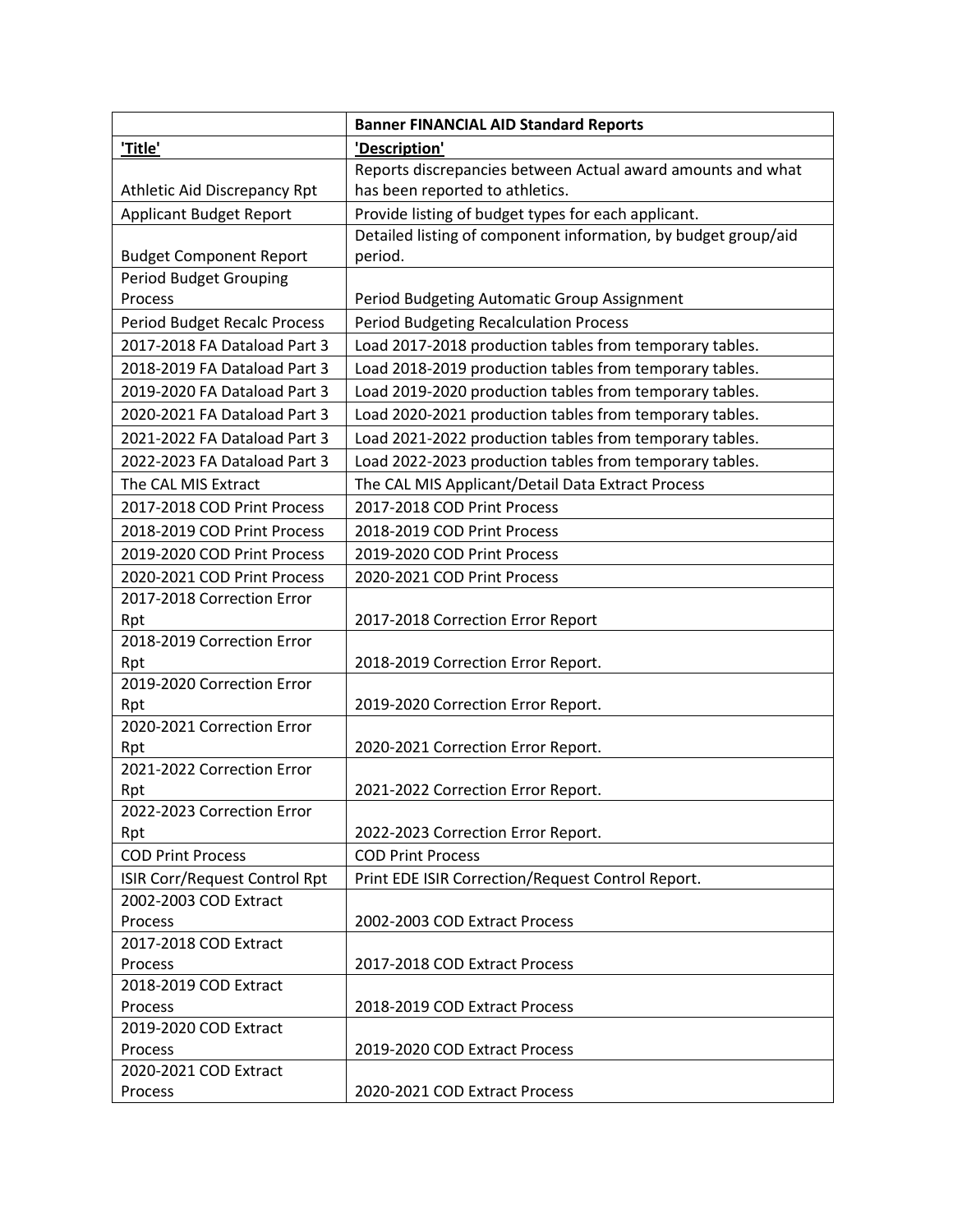| <b>COD 4.0e Extract Process</b>          | <b>COD 4.0e Extract Process</b>                                                    |
|------------------------------------------|------------------------------------------------------------------------------------|
| <b>COD Export/Import Report</b>          | <b>COD Export/Import Report</b>                                                    |
| 2017-2018 Grant File Import              | Process Imports COD Grant Flat Files                                               |
| 2018-2019 Grant File Import              | Process Imports COD Grant Flat Files                                               |
| 2019-2020 Grant File Import              | Process Imports COD Grant Flat Files                                               |
| 2020-2021 Grant File Import              | Process Imports COD Grant Flat Files                                               |
| Grant File Import                        | Process Imports COD Grant Flat Files                                               |
| <b>Grant COD Miscellaneous</b>           |                                                                                    |
| Report                                   | <b>Grant COD Miscellaneous Report</b>                                              |
| 2017-2018 COD File Import                | Process Imports COD Acknowledgement Files                                          |
| 2018-2019 COD File Import                | Process Imports COD Acknowledgement Files                                          |
| 2019-2020 COD File Import                | Process Imports COD Acknowledgement Files                                          |
| 2020-2021 COD File Import                | Process Imports COD Acknowledgement Files                                          |
| 2016-2017 COD 4.0c File                  |                                                                                    |
| Import                                   | Process Imports COD Acknowledgement Files in the 4.0c Schema                       |
| COD 4.0d File Import                     | Process Imports COD Acknowledgement Files in the 4.0d Schema                       |
| COD 4.0e File Import                     | Process Imports COD Acknowledgement Files in the 4.0e Schema                       |
| COD 5.0a File Import                     | Process Imports COD Acknowledgement Files in the 5.0a Schema                       |
| COD Import/Export Report                 | COD Import/Export report                                                           |
| 2015-2016 ISIR Print Process             | 2015-2016 ISIR Print                                                               |
| 2016-2017 ISIR Print Process             | 2016-2017 ISIR Print                                                               |
| 2017-2018 ISIR Print Process             | 2017-2018 ISIR Print                                                               |
| 2018-2019 ISIR Print Process             | 2018-2019 ISIR Print.                                                              |
| 2019-2020 ISIR Print Process             | 2019-2020 ISIR Print.                                                              |
| 2020-2021 ISIR Print Process             | 2020-2021 ISIR Print.                                                              |
| 2021-2022 ISIR Print Process             | 2021-2022 ISIR Print.                                                              |
| 2022-2023 ISIR Print Process             | 2022-2023 ISIR Print                                                               |
| 2017-2018 Grant Orig Creation            | 2017-2018 Grant Origination Creation Process                                       |
| 2018-2019 Grant Orig Creation            | 2018-2019 Grant Origination Creation Process                                       |
| 2019-2020 Grant Orig Creation            | 2019-2020 Grant Origination Creation Process                                       |
| 2020-2021 Grant Orig Creation            | 2020-2021 Grant Origination Creation Process                                       |
| <b>Grant Origination Creation</b>        | <b>Grant Origination Creation Process</b>                                          |
|                                          | Provide detail descriptive information on the current status of each               |
| <b>Account Balance Report</b>            | fund account for a given aid year.                                                 |
|                                          | Provide fund budget allocation information for each fund account                   |
| Fund Budget Report                       | in a given year.                                                                   |
|                                          | Provide detail descriptive information on the fund identifier,                     |
|                                          | system rules and budget allocation assigned each fund account for                  |
| <b>Fund Description Report</b>           | a given aid year.                                                                  |
| <b>Simulation Fund Balance</b><br>Report | Provides detailed fund balance information for use during<br>packaging simulation. |
| <b>Applicant Comments Report</b>         | Print applicant comments.                                                          |
| <b>Applicant Comments Purge</b>          | <b>Applicant Comments Purge Process</b>                                            |
|                                          |                                                                                    |
| <b>Authorization Report</b>              | <b>Student Employment Authorization Report</b>                                     |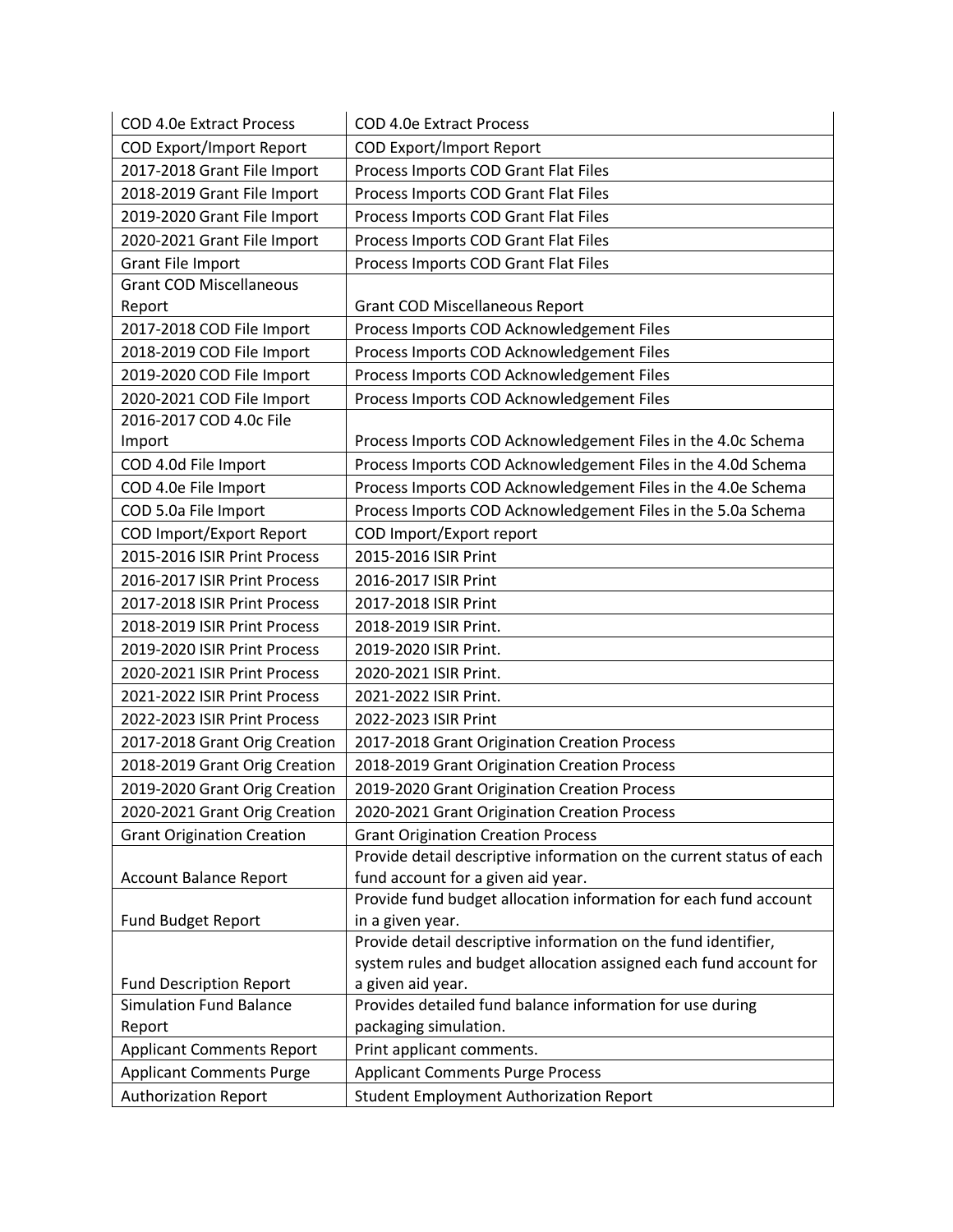| Pay Period Report                    | Student Employment Departmental Pay Period Report               |
|--------------------------------------|-----------------------------------------------------------------|
| <b>Payroll Load Process</b>          | <b>Student Employment Payroll Load Process</b>                  |
| <b>Payroll Exception Report</b>      | <b>Student Employment Payroll Exception Report</b>              |
| <b>Earnings Control Report</b>       | <b>Student Employment Earnings Control Report</b>               |
| Direct Loan File Import              | Upload BANNER with DL acknowledgement information from COD      |
| Direct Loan Reconcil. Reports        | <b>Direct Loan Reconciliation Reports</b>                       |
| 2017-2018 DL Flat-File Import        | Import 2017-2018 DL Information from COD                        |
| 2018-2019 DL Flat-File Import        | Import 2018-2019 DL Information from COD                        |
| 2019-2020 DL Flat-File Import        | Import 2019-2020 DL Information from COD                        |
|                                      | Upload BANNER with 2020-2021 acknowledgement information        |
| 2020-2021 DL Flat-File Import        | from DL COD                                                     |
| AWD/TRK LTR IND reset                |                                                                 |
| process                              | Award/Tracking Letter Indicator Reset Process                   |
|                                      | Transfers logged need analysis data changes from temporary log  |
| Need Analysis Logging RPT            | table to permanent log table                                    |
| 2122 Need Analysis                   |                                                                 |
| Comparison                           | 2021-2022 Need Analysis Comparison Rpt                          |
| 22-23 Need Analysis                  |                                                                 |
| Comparison                           | 2022-2023 Need Analysis Comparison Rpt                          |
| 2017-2018 Need Analysis              |                                                                 |
| Report                               | 2017-2018 Need Analysis Report                                  |
| 2018-2019 Need Analysis              |                                                                 |
| Report                               | 2018-2019 Need Analysis Report.                                 |
| 2019-2020 Need Analysis              |                                                                 |
| Report                               | 2019-2020 Need Analysis Report.                                 |
| 2020-2021 Need Analysis<br>Report    | 2020-2021 Need Analysis Report.                                 |
| 2021-2022 Need Analysis              |                                                                 |
| Report                               | 2021-2022 Need Analysis Report.                                 |
| 2022-2023 Need Analysis              |                                                                 |
| Report                               | 2022-2023 Need Analysis Report.                                 |
| <b>Trans. Monitoring Application</b> | <b>Transfer Monitoring Application Creation Process</b>         |
| <b>Transfer Monitoring Extract</b>   | <b>Transfer Monitoring Extract Process</b>                      |
|                                      | Process Imports Inform Error/Acknowledgement Files and Alert    |
| <b>Transfer Monitoring Import</b>    | <b>Files</b>                                                    |
|                                      | Report on discrepancies between verification documents and      |
|                                      | application records. Optional update of application record with |
| <b>Verification Discrepancy Rpt</b>  | verification data.                                              |
|                                      | Report of logged data changes and deletions. Optional purge of  |
| Audit Log Report                     | data logs.                                                      |
| <b>Basic Applicant Report</b>        | Simple report of applicant name/id/application date             |
| <b>Applicant Purge Process</b>       | Purges applicant data for an aid year.                          |
| Archive/Purge Applicant              |                                                                 |
| Proces                               | Archives applicant data for an aid year.                        |
| <b>Batch Posting Process</b>         | <b>Batch Posting Process</b>                                    |
| <b>Calculated Values Process</b>     | Calculates Gross Need, Unmet Need, TFC                          |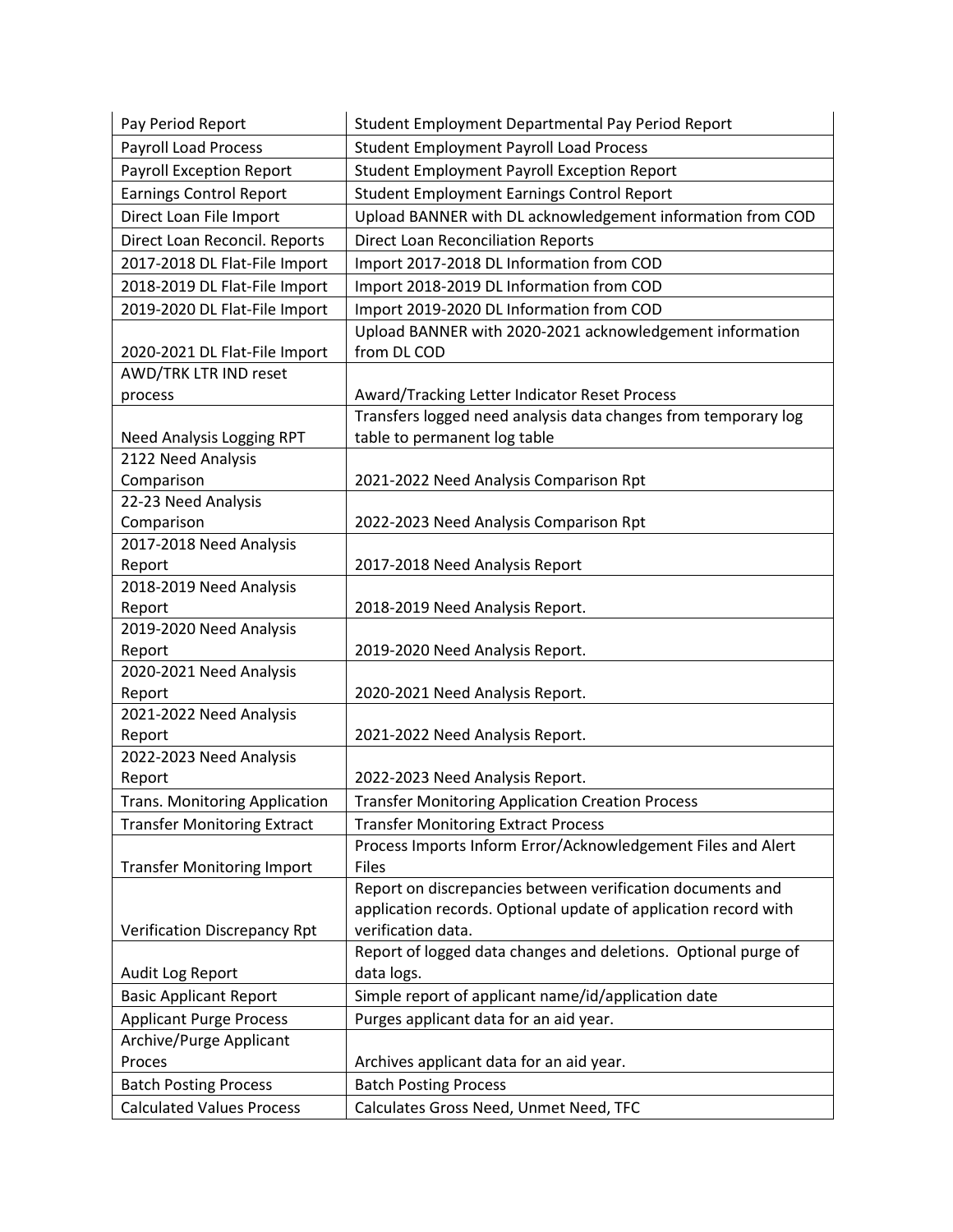| Roster Date Comparison               |                                                                     |
|--------------------------------------|---------------------------------------------------------------------|
| Report.                              | Roster Date Comparison Report.                                      |
|                                      | Batch email process using either a population selection or a single |
| <b>Financial Aid Email</b>           | ID                                                                  |
| FISAP Report for 2017-18 year        | FISAP Report for 2017-2018 award year                               |
| FISAP Report for 2018-19 year        | FISAP Report for 2018-2019 award year                               |
| FISAP Report for 2019-20 year        | FISAP Report for 2019-2020 award year                               |
| FISAP Report for 2020-21 year        | FISAP Report for 2020-2021 award year                               |
|                                      | A report of courses which are gradable based on reg. status but     |
| <b>Grade Exception Report</b>        | have not been rolled into academic history                          |
| <b>Automatic Group Assignment</b>    | <b>Automatic Group Assignment Process</b>                           |
| FA HS/Admission Data Posting         | Financial Aid High School and Admission Data Posting Process        |
| Logging Archive/Purge Process        | Logging Activity Archive/Purge Process                              |
| Financial Aid Reg. Report            | provides information on the student's registration for the term     |
| <b>Rules Purge Process</b>           | Purges rules data for an aid year.                                  |
| <b>Applicant Disbursement</b>        | Provide detail information on the disbursement record of the        |
| Report                               | student.                                                            |
| <b>Award Roll Process</b>            | Roll awards from one aid year to another.                           |
| Award and Disbursement               |                                                                     |
| Report                               | <b>Student Award and Disbursement Report</b>                        |
|                                      | Provide detail information on the current award record of the       |
| <b>Applicant Award Report</b>        | student.                                                            |
| <b>Award Cancellation Process</b>    | Report or report and cancel awards with an expired Offer            |
| Rpt                                  | <b>Expiration Date</b>                                              |
| Disburse Schedule Date               | Process to update scheduled disbursement dates for non-loan         |
| Update<br>EFT/Disbursement Roster    | funds based on +/- number of days from earlies course start date.   |
| Upload                               | Loads EFT Disbursement Rosters to Banner tables.                    |
|                                      | Posts EFT Disbursments from temporary tables to loan disbursment    |
| <b>EFT Posting Process</b>           | table.                                                              |
| <b>Electronic Loan Application</b>   | <b>Electronic Loan Application Process</b>                          |
| Electronic Loan Appl Extract         | <b>Electronic Loan Application Extract</b>                          |
| <b>EL Change Transaction Extract</b> | <b>EL Change Transaction Extract Process</b>                        |
| <b>Electronic Loan Response</b>      | Upload BANNER with acknowledgement information from                 |
| Uploa                                | CommonLine Application processing.                                  |
| <b>Grant Calculation Process</b>     | Calculates ACG, SMART, and TEACH grants in batch or online mode     |
| <b>Hold/Release Process</b>          | Report changes to a student's Hold/Release Status                   |
| Loan Proceeds Aging Report           | Aging Report of Non-Disbursed Loans                                 |
|                                      | Loan Exception Report on Students Not Fully Funded -                |
| Loan Funding Exception Report        | Disbursements <> Expected Disbursements                             |
| Loan Summary Report                  | Provide detail information on the loan record of the applicant.     |
|                                      | Provide detail information on the award record of the student to    |
| <b>Simulation Award Report</b>       | be used during packaging simulation.                                |
|                                      | Provide detail information on any financial aid payments entered    |
| F/A Student Billing Payment          | into the Student Billing Module of the BANNER Student System.       |